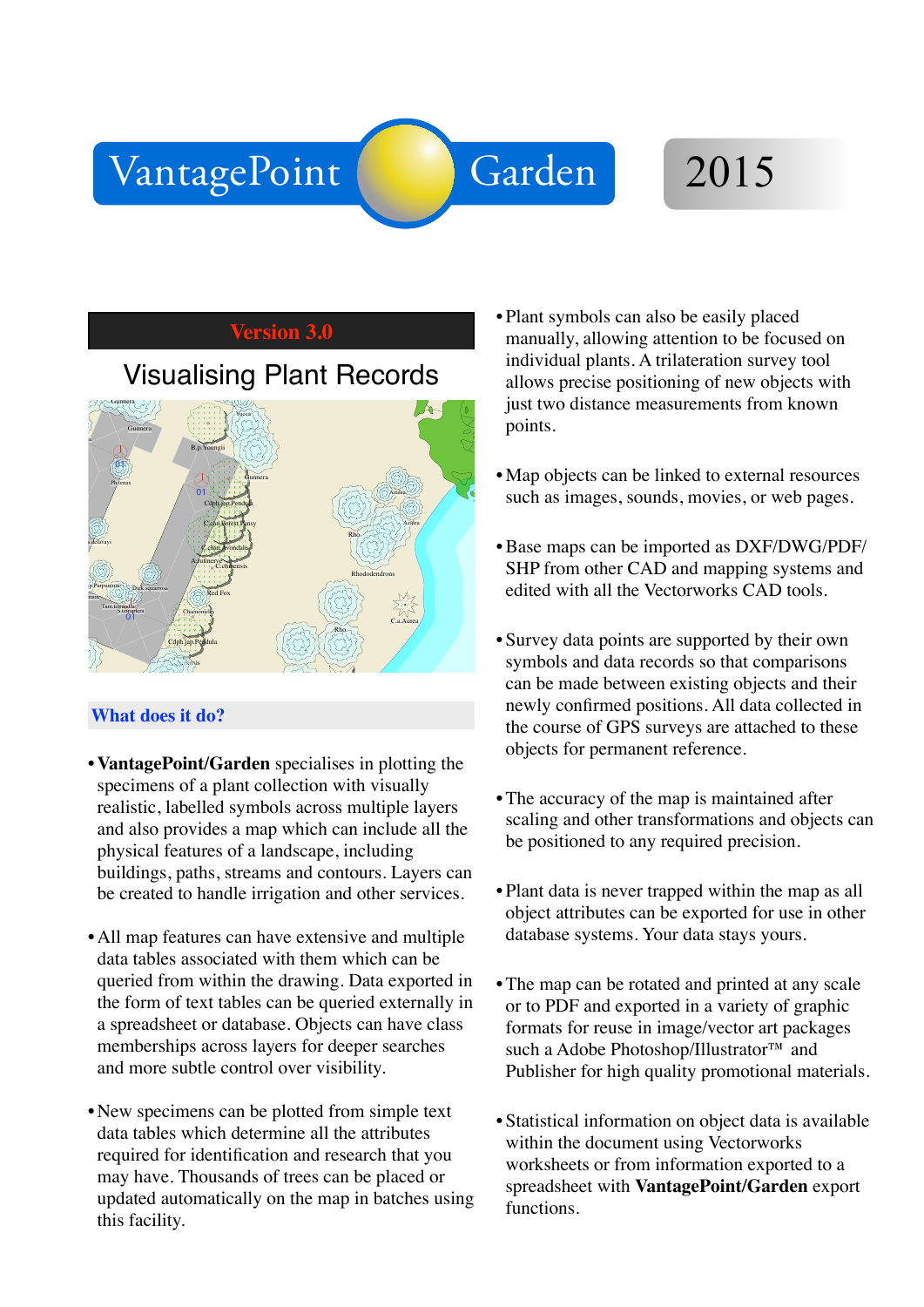- **•**The map provides both a precise and visually pleasing representation of the plant collection. It allows for rapid queries to be made on object records which can isolate individual specimens or groups of related specimens to build specific visualisations of the underlying data. This structure can also be used to build tree safety and other management systems.
- It assists in the creation of promotional materials that support the estate such as visitor leaflets and signage by reusing the same data that underlies the cartographic functions with publication quality.
- Map features can be imported, drawn and edited allowing the map to follow changes in the layout of the garden. Areas and perimeters are all computed making management of paths, roads and water features more precise.
- Most searches are "live" in that counts of found items update as criteria change. This avoids the hit and miss loop of repeatedly trying various criteria until you find what you were looking for.
- Found items are clearly identified with a coloured ring of your choice and you can browse the found items without having to zoom and scroll the map manually.
- Objects on the map can also point to other resources such as saleable items, images, texts and such like that help bind the activities of the institution together.
- The map unifies the presentation of, and access to, the horticultural and scientific datasets as they relate to the plant collection and other objects.
- Whether you are one person or a team of 50, **VantagePoint/Garden** will be of great value in capturing the essence of your botanic collection and passing it on to future generations.

### **How does it help you? How is the base map created?**

- **•**If electronic drawings are available, we can import them and convert the objects to those most effective and efficient in Vectorworks documents. We take great care to make objects easily editable with the fewest control points while preserving their precise forms.
- If plant locations are recorded, these can be captured and converted to symbols of your choice.
- Objects are given consistent visual attributes by class association to your own style and organised across layers in logical groupings to make it easy to view features in the most convenient way for the task on hand.
- Paper maps and other drawings can be scanned and incorporated into the map. We will do our best to maintain alignment at all times.
- Aerial and specimen photographs can be added on any layer and all formats are supported.
- When the base map is completed, the tree symbols are plotted from a table and the VantagePoint resources added to make a complete Vectorworks document.

#### **Does it integrate with our existing systems?**

- **•**The map supports multiple document formats for import and export and is itself a cross-platform product on Macintosh, iPad and Windows.
- **VantagePoint/Garden** scripts use tab-delimited text tables to interchange information with other applications. Tables can be configured to contain as many attributes as are required, into or out of the map with detailed error checking and reporting.
- Data is held in **VantagePoint/Garden** using Ordnance Survey coordinates. There is no need to use an arbitrary grid. Information is therefore nationally compatible and globally understood and as such is ideal for web applications.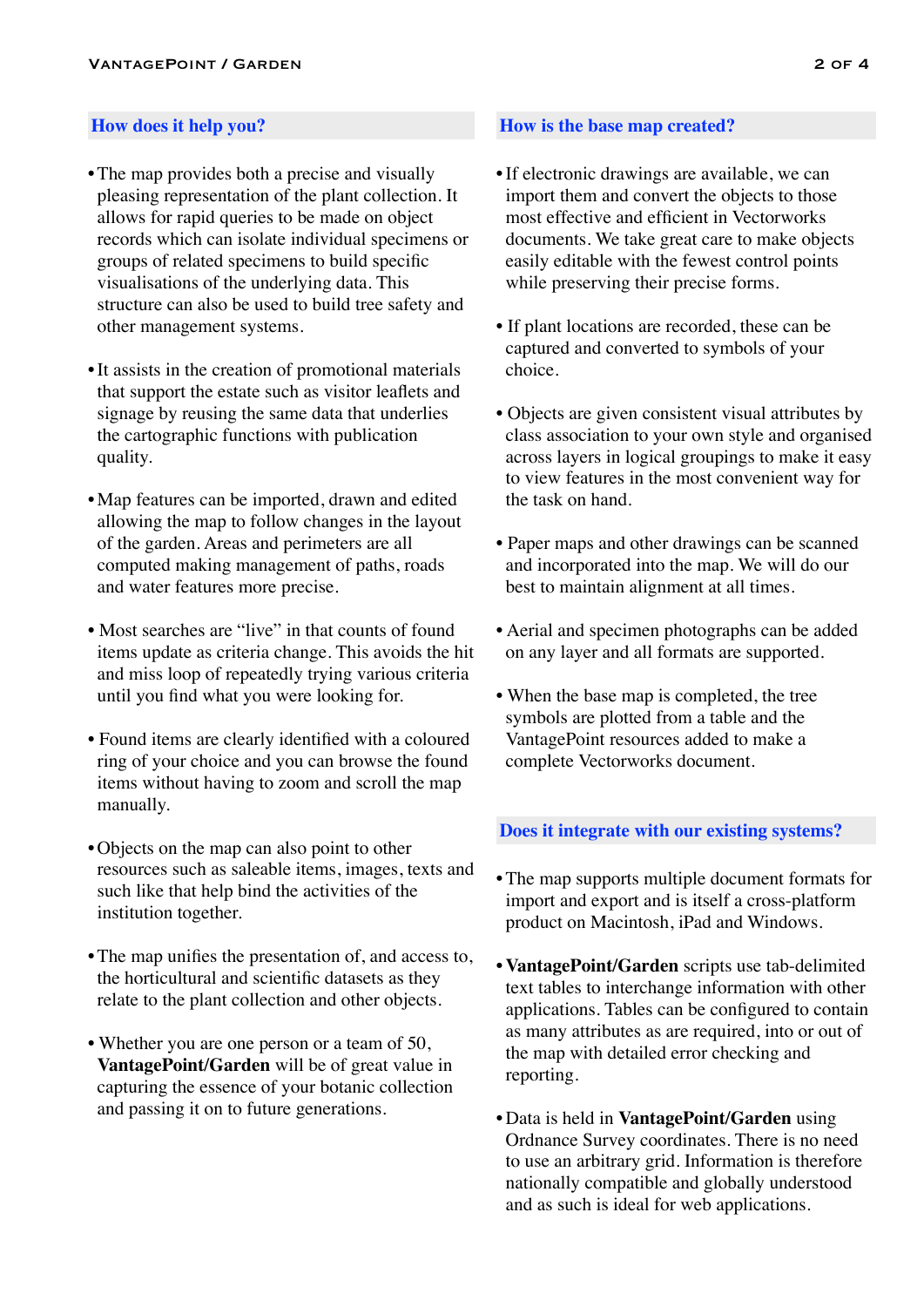- **VantagePoint/Garden** is a suite of additional commands and tools delivered on CD or electronically. It runs under the CAD program Vectorworks™ and contains the unique components that provide the functionality of the map. Symbol sets and other resources are also supplied.
- Vectorworks is purchased separately and a **VantagePoint/Garden** map then opens as a normal document. All Vectorworks features are available. We are resellers for Vectorworks should you choose to purchase from us.
- Vectorworks is cross-platform CAD application which is supported by Nemetschek Vectorworks a major supplier of CAD systems worldwide. Vectorworks (formerly known as MiniCAD) has [been in existence since 1985. http://](http://www.nemetschek.net) www.nemetschek.net/

### **Who makes it and do they understand horticulture and cartography?**

- **VantagePoint/Garden** has been developed by VantagePoint Cartographics Ltd. who have decades of experience in survey, CAD, software development and training.
- We have extensive experience in environmental mapping and in the survey of plant collections with GPS equipment to high precision.
- We have twenty five years of experience in the development of database and CAD solutions in FileMaker Pro and Vectorworks respectively.
- VantagePoint Cartographics have implemented VantagePoint/Garden solutions at the Windlesham Arboretum, the Royal Horticultural Society gardens at Wisley, Rosemoor and Hyde Hall, Howick Hall, the National Memorial Arboretum and Thenford Garden. The Birmingham Botanical Gardens are the latest to join the VantagePoint/ Garden community.

### **What about training and what does it cost?**

- **•**Training will be provided in the use of **VantagePoint/Garden** features, how they relate to your specific requirements and the use of related Vectorworks™ functions.
- Training for **VantagePoint/Garden** will cover all aspects including detailed usage of commands, import and export of data, printing and complex searches and will be carried out by the developers themselves. Ask us for a quote.
- An induction course is also available on site to assist with establishing the base map, workspaces and script preliminaries.

### **What support do they offer?**

- **•** Support will be ongoing and cover any bugs and developments in **VantagePoint/Garden** but does not cover the Vectorworks™ application itself, for which extensive support is available from Nemetschek and UK training specialists.
- Support is free for the first 90 days and costs £20 per call thereafter. The aim is for you to own the solution and be self-sufficient in its operation.
- Bug fixes remain free for the life of the product but cannot extend to problems that might arise due to changes in the Vectorworks application or document format, over which we have no control.
- Electronic documentation is provided in Adobe Acrobat<sup>™</sup> format for online access or reprinting. We have taken great pains to expose as much information as we can to make your life easier and always welcome suggestions or submissions.
- Everyone in VantagePoint Cartographics Ltd. have been operating for many years in their respective fields and have a continuing involvement in cartographic, architectural and software projects.